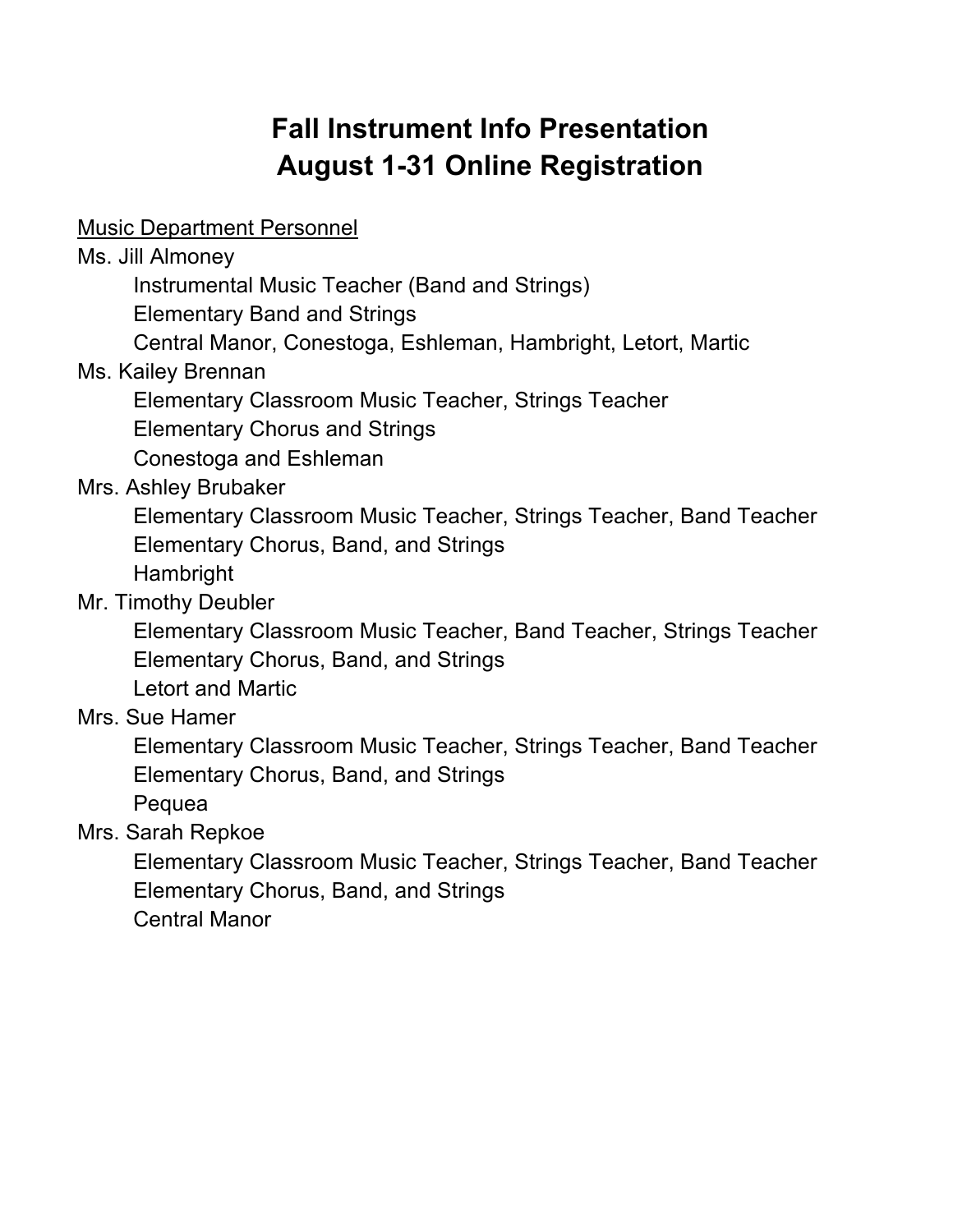### How School Lessons Work

- small groups (1-5 students are scheduled for lessons)
- 20 minute lessons every cycle, week, or number of days
- schedules distributed and communicated by music lesson teacher
- students miss other instruction for lessons and are responsible for the information and assignments completed during music lessons
- if a student misses music lessons, they are expected to return at the next lesson prepared to proceed with the group
- if a student is at school, but forgot their instrument, they are expected to attend music lessons and receive the instruction which can be applied at home

# Is Your Child Ready?

- Please reflect on these topics and be sure you are setting your child up for success.
- Maturity this is an independent study curriculum in addition to grade level work
- Responsibility instruments are costly and need to be cared for in and out of the case, schedules are complicated sometimes
- Schedule is there time to devote to practicing the instrument? If your child already has every evening and/or weekend day devoted to athletics or other interests, then this might not be the time to add one more thing. Students can begin studying an instrument at the beginning of 5<sup>th</sup> grade
- TIME devoted to playing the instrument, reviewing what was presented at the lessons and then developing new skills are critical.
- TIME spent playing the instrument is the biggest predictor of success in instrumental music!
- The expectation is that if one succeeds at year 1, then the student will participate in ensembles in  $6<sup>th</sup>$  grade.

# Is the family ready?

- A parent is a "home coach" for the child's lessons
- Structured practice/homework time and weekly goal setting are important!
- Will someone sit in frequently to hear the young musician play?
- Interest and support are invaluable at this stage!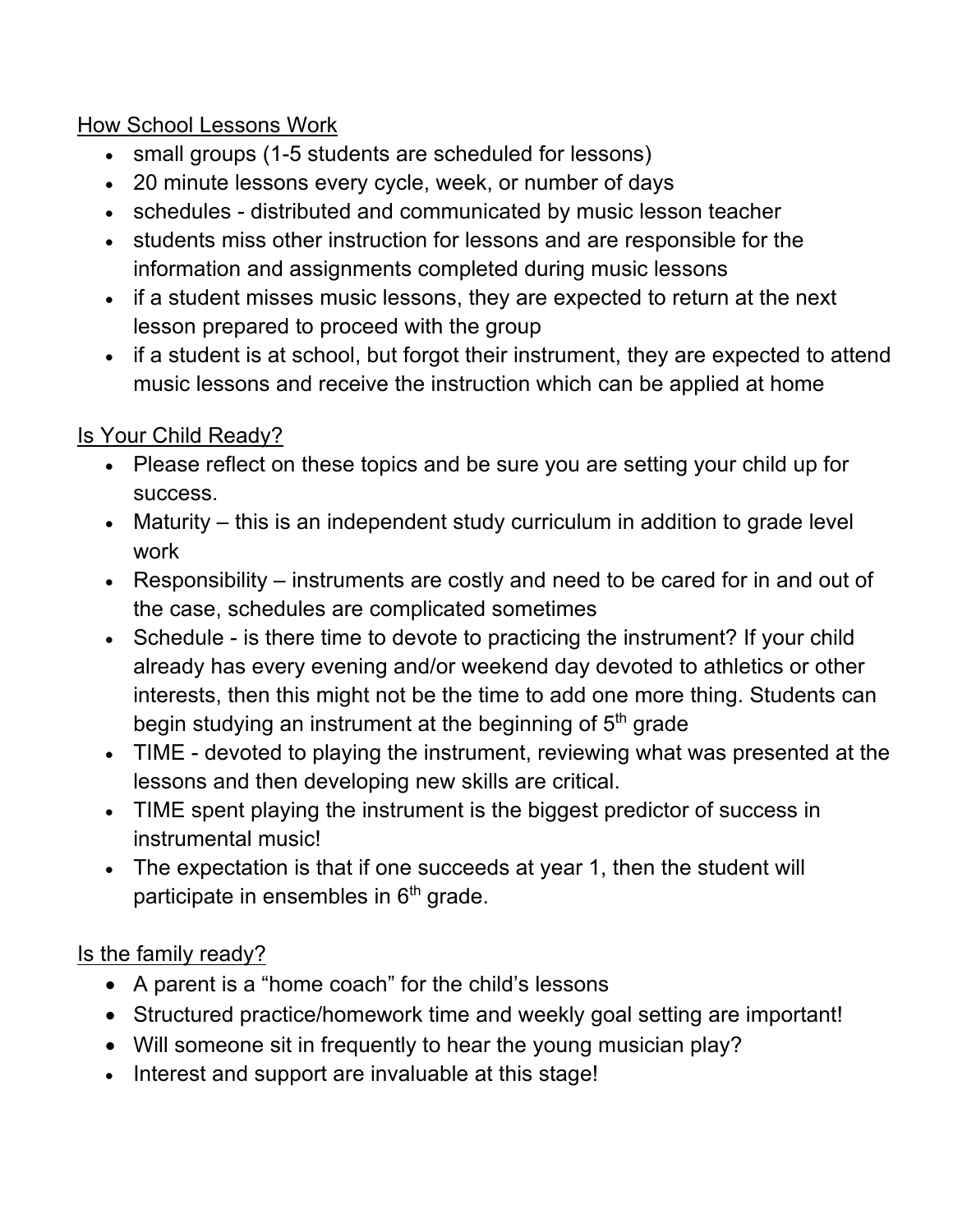### Demonstrations

Please view the videos on the PM Elementary Instrumental Music Blog for each instrument in the families. Most of the demo videos are performed by professional musicians who are members of military bands.

- Woodwinds Flute, Clarinet, Alto Saxophone
- Brass Trumpet, Trombone, Baritone
- Percussion Bells (Xylophone)
- Strings students must be sized by a music teacher! Violin and Cello

# **Transportation**

• some instruments cannot go on the bus, will you be able to transport it?

# School-owned Instruments

- limited supply
- Baritones, Trombones, 'Cellos
- Not in perfect condition, not in disrepair
- Tell your music teacher if you are interested in playing these instruments!
- Music Teachers will conduct a lottery in September
- You will be notified the by the first lesson if your child may use a school instrument

# Acquiring Your Instrument

- If you have one, have it checked by a PM music teacher it may need repair
- If you find one at a box store, BEWARE these are not crafted instruments
- If \$100 purchase price for new, BEWARE these are not crafted instruments
- Check with neighbors and friends...
- Consider checking at local stores for consignment if you would rather purchase a student level, previously played instrument, brand names are the only repairable instruments.
- Any music store rental is acceptable

# What else do we need?

- After the instrument is selected and rented or repaired or purchased, please check the documents on the blog
- A lesson book will be provided at first lesson